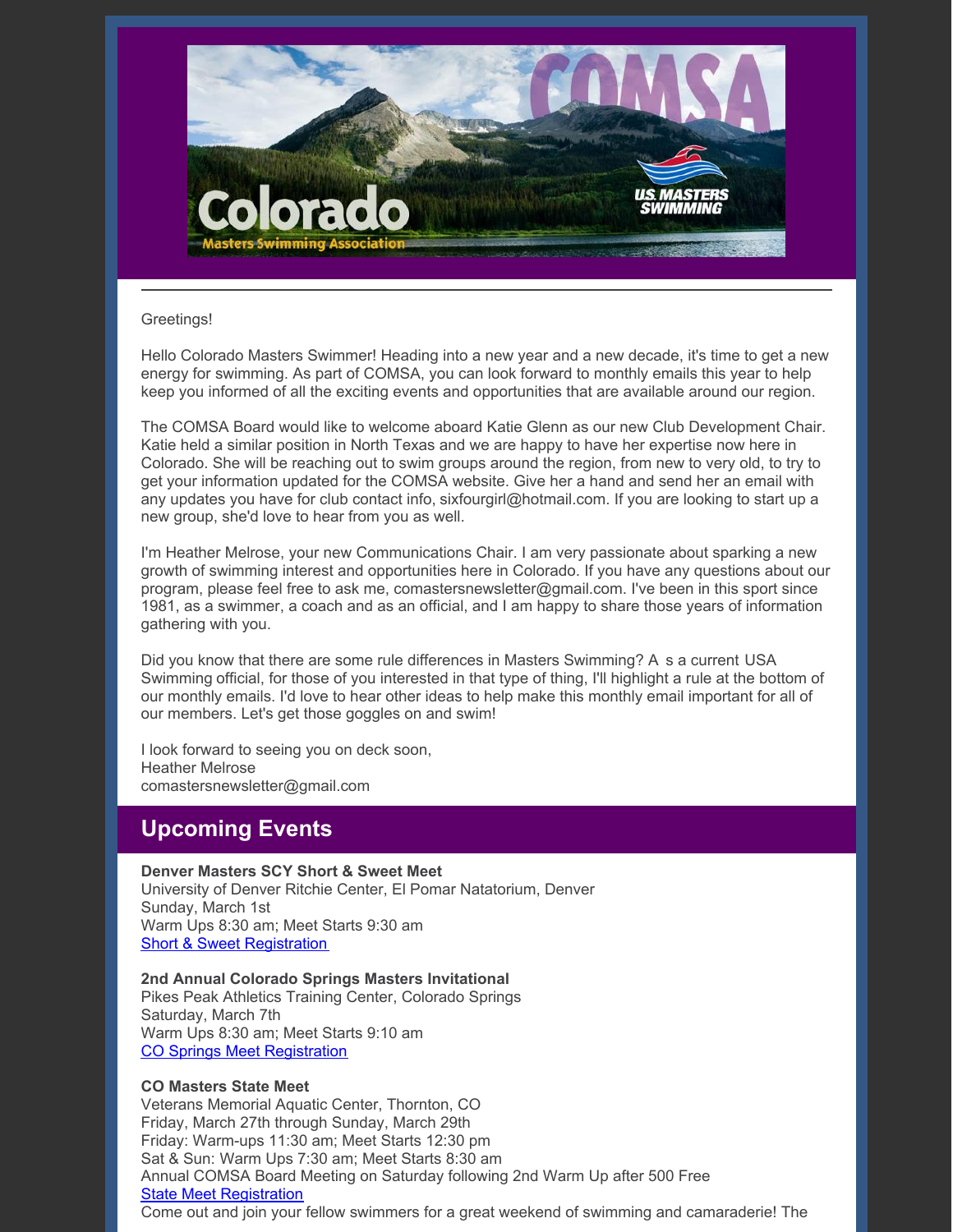current COMSA Board has been hard at work designing new meet shirts, brute squad shirts, sprint squad shirts, high point awards, team trophies and more. Every participant will get a special swim meet cap included in their registration cost. Individual events will have ribbons for places 1- 10! Please make sure to include your t-shirt size during registration so that we can assure the correct number and sizes of shirts.

#### **Off Piste Aquatic Members Swim Camp**

Vail Racquet Club, Vail, CO Thursday, June 11th through Sunday, June 14th Registation & [Information](https://www.offpisteaquatics.com/what-is-off-piste-1)

### **Recognize your coach or a special volunteer!**

Did you know that annually COMSA recognizes coaches and volunteer members who do a lot for COMSA?

Do you love your coach? Does he or she do a great job? Each year COMSA recognizes a special coach based on received. Your group does not need to be large or have existed for a long time. So, if you have a super coach, send in a nomination for coach of the year. The coach of the year award is awarded at the state meet.

Is there a person who has done a lot for your team or COMSA membership as a whole? This person does not need to be a member of the board. So, don't be afraid to share their accomplishments. We welcome nominations for anyone that has done a lot for COMSA!

[Nominations](http://www.comsa.org) are due March 1st!

### **Volunteer Opportunities**

COMSA is looking for a few good people to join our team of friendly volunteers. We are still looking to fill spots for Awards, Safety, Webmaster, and Open Water. If swimming is your passion, please consider sharing your talents with our wonderful COMSA community. Please contact Chris Nolte at chris\_nolte@comcast.net for further information.

## **Annual COMSA Meeting**

The Annual COMSA Meeting will be held during the State Meet on Saturday, March 28th. Voting on the new board will take place during this meeting. Slated for the 2020 Board are: Chair - Chris Nolte Past Chair - Brian Hoyt Vice Chair - Terry Heggy Registrar/Membership Coordinator - Marcia Anziano Secretary - Heather Melrose Treasurer - Susan Nolte Representatives at Large - Nicole Vanderpoel & Katie Glenn Please, come join us for this annual meeting following the 500 free and second warm up session on Saturday morning.

# **It's Official!**

There has been a long standing rumor in Colorado that some Masters Swimming Rules only apply to older age groups. I've been hearing that rumor floating around since 2005. It's not true! All Masters swimmers are subject to the same officiating rules. I hope to use this section to clear up rumors and help everyone, including the self-coached, better understand our sport.

From the USA Swimming's Rulebook 2020, Section: Differences Between USA Swimming and USMS Rules, p. 135, for Butterfly:

"The breaststroke kick may be used exclusively or interchangeably with the dolphin kick while doing the butterfly stroke at any time during the race. Only one breaststroke kick is permitted per arm pull, except that a single breaststroke kick is permitted prior to the turn and the finish without an arm pull. After the start and after each turn, a single breaststroke kick is permitted prior to the first arm pull."

Of course, if you choose to swim butterfly with dolphin kick only, that's legal as well. Keep in mind this rule applies for USMS sanctioned events only! If you are swimming in a USA Swimming sanctioned event or a meet which is dual sanctioned USA & USMS, then you cannot use a